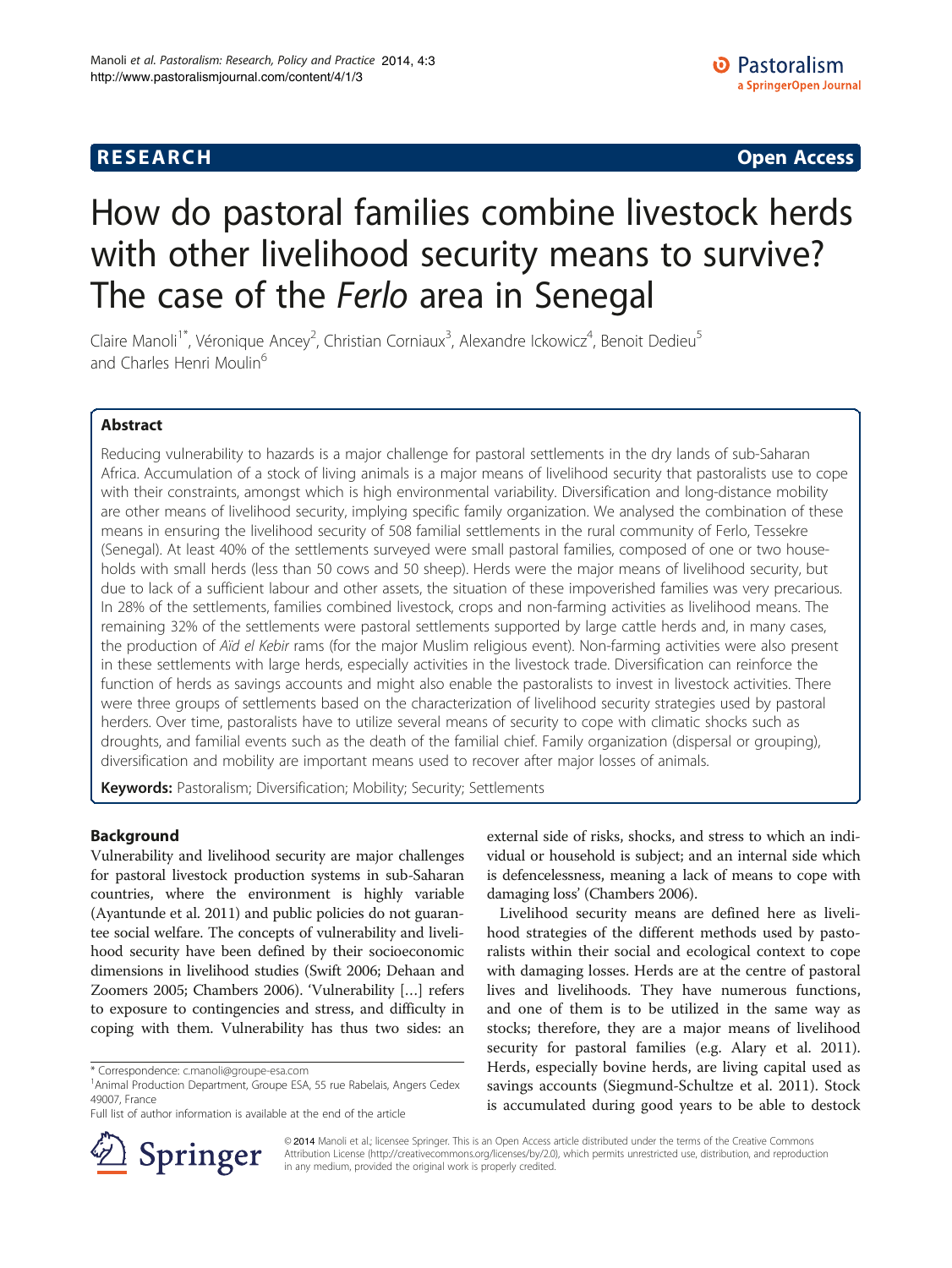before and during severe droughts (e.g. Scoones [1995](#page-10-0); McPeak and Barrett [2001](#page-10-0)).

Mobility of the herds through nomadism and transhumance is well known as a strategy to maintain herd survival and production when local resources are lacking (Ly et al. [2010\)](#page-10-0). Mobility is also a strategy to utilize other than local resources (Schareika [2003](#page-10-0)). However, herds are not the only means of livelihood security. Diversification towards crops or non-farming activities (Bonfiglioli [1990](#page-10-0); Adriansen [2006;](#page-9-0) Thornton et al. [2007\)](#page-10-0) and the mobility of people driven by the need for new activities are additional ways to secure pastoral families (De Haan et al. [2002](#page-10-0)). Family gifts and contracts of living animals are traditional social insurances and constitute further security means related to family structure and relationships (Bonfiglioli [1988;](#page-10-0) Van Dijk [1994](#page-10-0)). Moreover, the families organized in settlements have different ways to manage their herds, from individual to collective managements, so there is the possibility of modifying the workforce and management structure as labour or economic needs evolve. This flexibility in labour and management allocation is considered another means of livelihood security for settlements (Corniaux et al. [2006;](#page-10-0) Ancey et al. [2007](#page-10-0); Wane et al. [2009\)](#page-10-0).

In pastoral areas, herders have numerous challenges that can transform the use of these 'traditional' means of livelihood security, including land tenure competition for agriculture, new trends in animal product markets due to growing urban demand, climatic changes and demographic pressures. For this study, we consider livelihood security an objective for pastoral settlements and that the different means of security used by pastoral herders may be changing due to these trends. Our central research question concerns the current contribution of the herds, constituting stocks, to livelihood security of the pastoral settlements in a dry land area in northeastern Senegal. Is the herd an effective means of ensuring the livelihood security of most pastoral settlements? How have pastoral settlements combined livestock with other means of livelihood security, such as (i) diversification of household income sources, (ii) long-distance mobility for the herds or for diversification purposes and (iii) changes in familial organization, from individual to more collective organizations? We address these issues with (i) an analysis of the current combination of livelihood security means and (ii) a more dynamic analysis of livelihood security means used in the past by herders to cope with external shocks and changes. We will also discuss the links between the livelihood security strategies used presently and herd management. We conclude with scientific perspectives and implications for policies.

# Study area

This study was carried out in the rural community of Tessekre, in the pastoral reserve of Ferlo in Senegal (see

Figure [1\)](#page-2-0). The climate in this area is Sahelian with little precipitation (less than 500 mm per year). One year is composed of a rainy season (two months) and a dry season (10 months). During the dry season, herds must be mobile to find pastures. The Sahelian climate is also characterized by severe decennial droughts that generally result in herd movements of greater distances.

The pastoral herds of Ferlo represent at least 25% of Senegalese herd stocks in cattle, sheep and goats (Cesaro et al. [2010\)](#page-10-0). Livestock production systems are based on the use of rangeland resources and involve a pastoral lifestyle. Pastoralists in this area predominately belong to Fulani communities. The area is structured around boreholes situated every 30 km, built in the 1950s and 1960s. The rural community of Tessekre includes three boreholes. Inside each borehole area, pastoral families live in semi-sedentary settlements using different pasture sites throughout the dry season (Adriansen [2006\)](#page-9-0). A settlement is a residential unit of a family group, organized into one or multiple houses (galle in Fulani). Each galle is a relatively autonomous centre of decision-making with one house chief. For example, when two brothers live together in a settlement, the settlements will be composed of two galle. Each galle can be composed of several households (hirande in Fulani), which are the units of consumption. For example, when a house chief has several wives, his galle will be composed of several households. The settlement is the unit of management of one cattle herd. The sheep and goat flocks are managed at the galle or household level (Corniaux et al. [2006](#page-10-0); Wane et al. [2009](#page-10-0)). The pastoral settlements may also organize long-distance transhumance, engaging parts of the livestock and of the family, going from 50 km inside the Ferlo area to hundreds of kilometres towards agricultural areas in the south, such as Saloum (Dia [2009](#page-10-0)). In this study, the familial group organized around a single cattle group will be referred to as a settlement.

# Methods

# Sampling

A survey of the 582 settlements located in the area of the three boreholes was made in 2009. The data from the 582 settlements were used for two purposes. First, a multivariate analysis was made to examine the diversity of Tessekre's population. This multivariate analysis was made on a restricted sample of 508 settlements with complete and consistent data<sup>a</sup> (i.e. 86% of the total population). Second, a restricted sample of 16 settlements was used for a more in-depth diachronic analysis of how settlements combined different means of security over several decades. This restricted sample was representative of the diversity of settlements, and it was diversified for six criteria: nature of activities, herd size, species composition, family structure,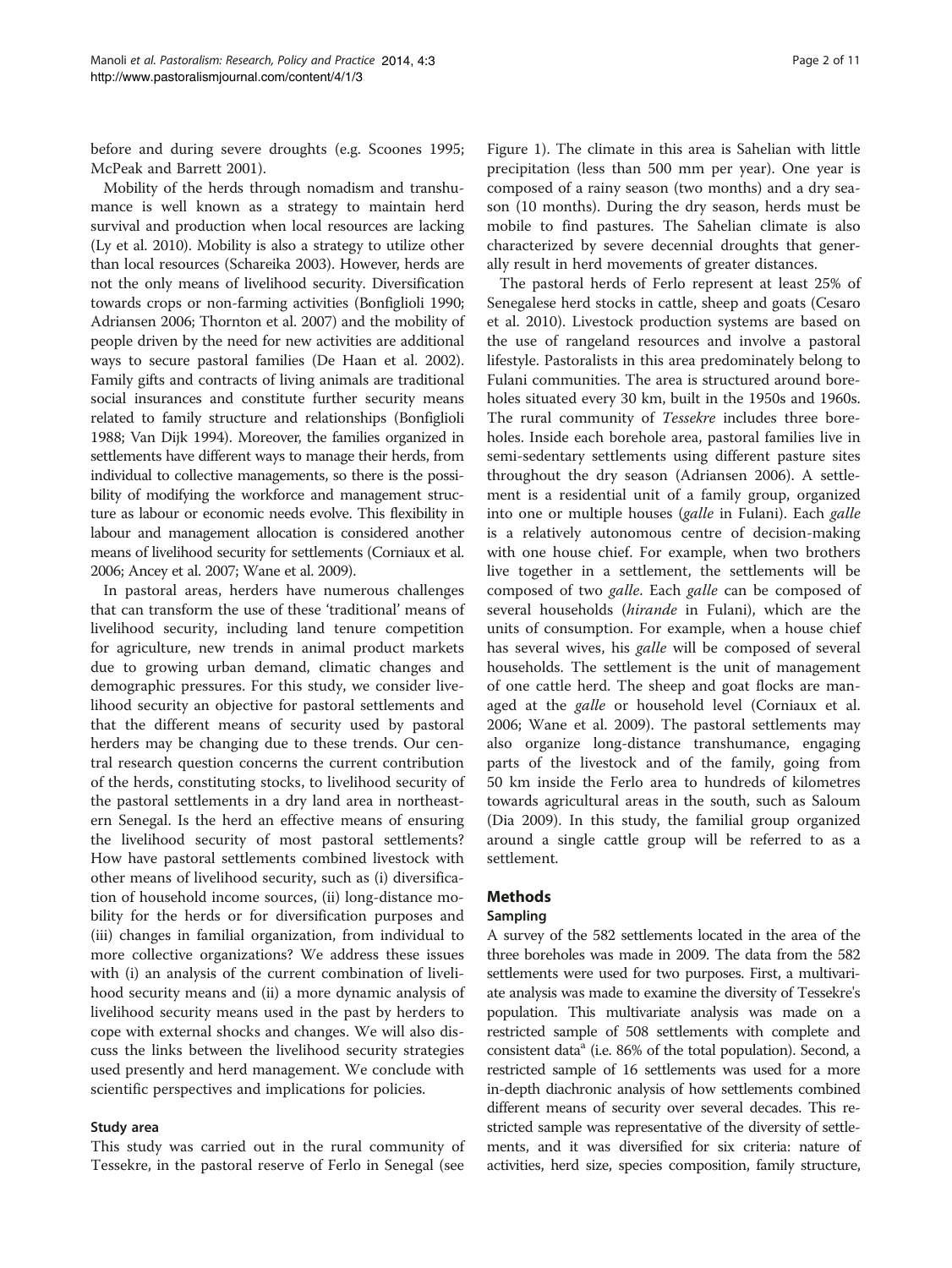<span id="page-2-0"></span>

regime of mobility and borehole location. Settlements from the three different groups identified in the first analysis were present in this restricted sample.

# Data collection

For the comprehensive survey of 582 settlements, the objective was to obtain general qualitative data about the family, the herds and other activities. These data were collected during short interviews during the dry season of 2009.

For the in-depth survey of 16 settlements, two visits were made to each settlement during the dry season of 2010, with a stay of at least 24 hours for the first visit. Semi-structured interviews were carried out with several members of the family to improve the reliability of historical reconstruction, in line with the qualitative methods proposed by (Kaufman [1996](#page-10-0)), De Sardan ([2003\)](#page-10-0) and Bertaux [\(1997](#page-10-0)). Informal discussions and observations on the life of the settlement completed the data collection and improved the reliability of the information gathered.

Interviews focused on the evolution of several elements: settlement composition, management organization, the nature and division of activities in the settlement, herd size, the composition of species, mobility and sales practices. Various crises and events that occurred in the settlement since the 1970s were reconstructed, including decennial droughts (one of the major perturbations for pastoral activities in the Sahel) (Thébaud [2002](#page-10-0)) and other climatic crises and family events. The drought of 1973 was a starting point for trajectories and a common reference.

## Data analysis

From the comprehensive survey, six qualitative variables were selected relating to the means of livelihood security (Table [1\)](#page-3-0). For a multiple component analysis (MCA), a data subset of 508 settlements was used. We used the first seven factors with an eigenvalue greater than 0.15 to calculate the squared Euclidean distance between each settlement and to make a hierarchical cluster analysis (HCA) with the Ward aggregation method to establish a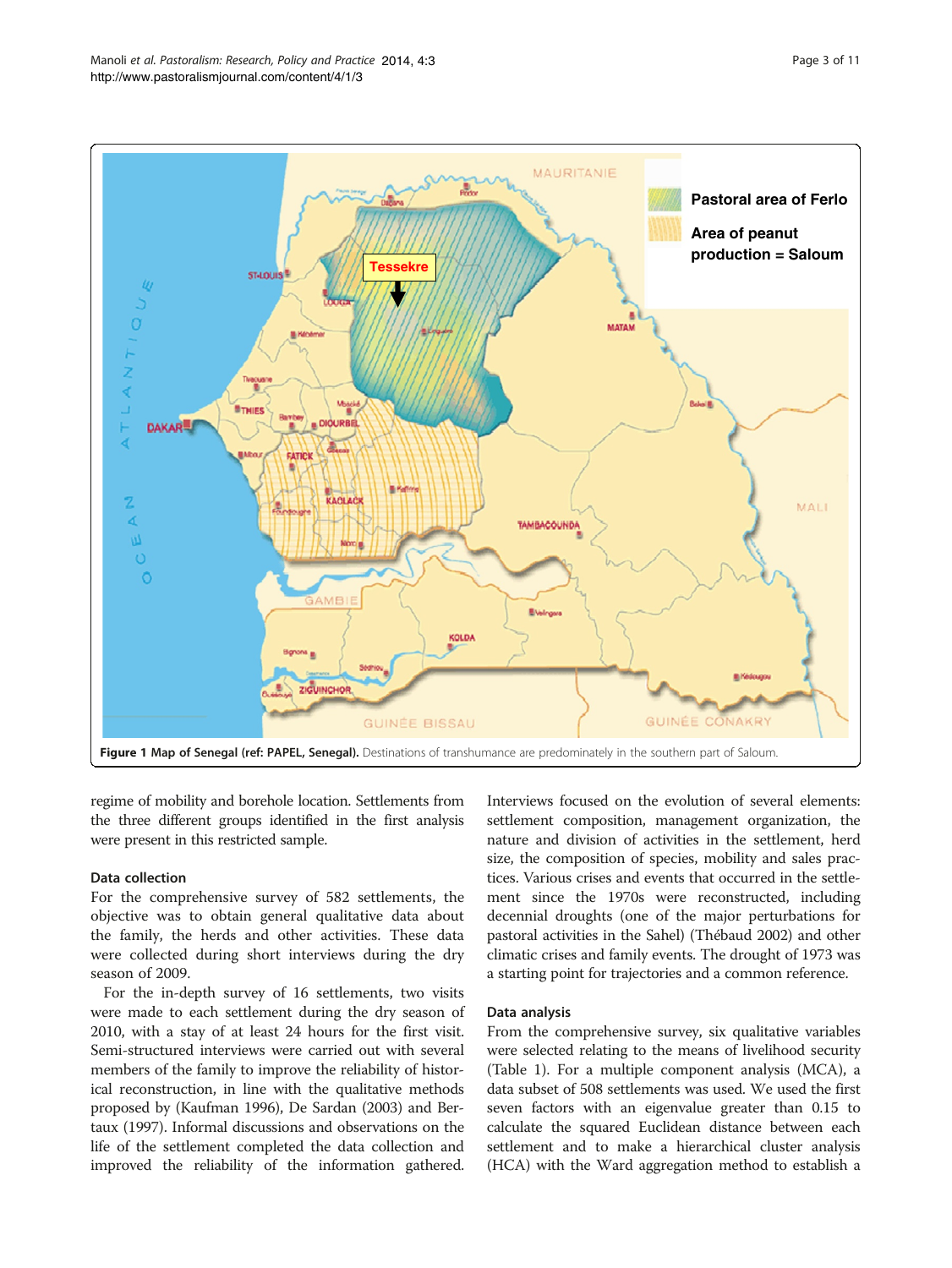<span id="page-3-0"></span>Table 1 Variables and their modalities used for MCA data subset of 508 settlements

| <b>Variables</b>       | <b>Modalities</b> |
|------------------------|-------------------|
| No. of households      | 1 or 2            |
|                        | 3 or 4            |
|                        | 5 and more        |
| No. of cattle          | None              |
|                        | <20               |
|                        | 20 to 50          |
|                        | >50               |
| No. of small ruminants | 20 to 100         |
|                        | >100              |
| Crops                  | Yes               |
|                        | <b>No</b>         |
| Non-farming activities | Yes               |
|                        | No.               |
| Long-distance mobility | Yes               |
|                        | No                |

typology of the settlements. The multivariate analyses were performed with the FactoMineR and ADE4 packages of the R 2.12.0 software (R Development Core Team [2011\)](#page-10-0).

Data from surveys of 16 settlements were organized through a depiction of the settlement trajectories, activities and herds (Moulin et al. [2008](#page-10-0)) to identify the levels of animal loss, from the point of view of the herders due to successive crises, and to identify which means of livelihood security were used to survive these crises and recover after major losses. Using this diachronic analysis, we identified 10 variables to describe a settlement's status during its current phase of the trajectory. Identification and implementation of these 10 variables were possible due to a closer understanding of the settlements' daily life observed during the 24-h visits to the settlements. Table [2](#page-4-0) presents the 10 variables and the number of settlements in each modality. Using this information, we were able to describe more precisely the current livelihood security strategies for each group identified in the multivariate analysis. This allowed us to present a typology of present livelihood strategies in current settlements.

# Results

# The current diversity of pastoral settlements in the rural community of Tessekre

The observed settlements housed mostly small families with one or two households (59%) (Table [3](#page-4-0)). Specialization towards pastoral activity was still very strong; crops were declared by only 24% of the settlements and non-farming activities by 32%. Most of the

settlement families breed cattle and small ruminants, and only 7% do not breed cattle. We characterized the settlements into three groups based on their attributes. Settlements in group A were the smallest settlements with the smallest herds. They did not have additional agricultural activities but did practise other non-farming activities. They represented 40% of the 508 settlements. Because they were the smallest settlements with the smallest cattle herds, we can infer that they are the most impoverished pastoralists. In group B, the settlements were more agropastoral. They were small- to mediumsized settlements with variable stocks in cattle or small ruminants. This is the only group that included pastoralists without any cattle. They represented 28% of the 508 settlements.

The largest settlements with the largest herds of cattle and small ruminants were in group C. Some had other non-farming activities, including crops, but the majority did not practise crop-based agriculture. They represented 31% of the 508 settlements.

# The diversity of current livelihood strategies

We conducted an analysis of the current livelihood strategies for each of the three identified groups for the 16 families surveyed. For group C, we detailed sub-category strategies, designated C1, C2 and C3 (Table [4](#page-5-0)).

Settlements in group A were small pastoral settlements with small herds that they were attempting to increase. The stock, fewer than 100 goats and sheep and fewer than 20 cattle, was the main income source. The small workforce was dedicated to livestock husbandry, and only short lengths of time could be allocated to occasional non-farming activities to increase income. These occasional activities included working as paid herdsmen, small retail traders and middle men, called 'tefanke', for the livestock trade. Livestock was the main means of livelihood security, but the settlements were very precarious due to the small numbers of stock. Lack of other income sources leads to large reductions in stock, possibly even more than the annual growth of the herd. The goal of increasing the stock in this situation is difficult to accomplish.

Settlements of group B, using data gathered during indepth visits, were agropastoral settlements maintaining medium-sized herds, along with crops and other nonfarming activities. For these settlements, the crop growing was an important activity, complemented with raising livestock and other non-farming activities. They grew primarily peanuts, millet and black-eyed peas ('niebe') and, in some cases, watermelon. Occasionally, the peanut crop was sold, but for the most part, these crops and crop residues were used for human consumption and as animal feed. Similar to group A, the numbers of stock were low for all species, but in this group,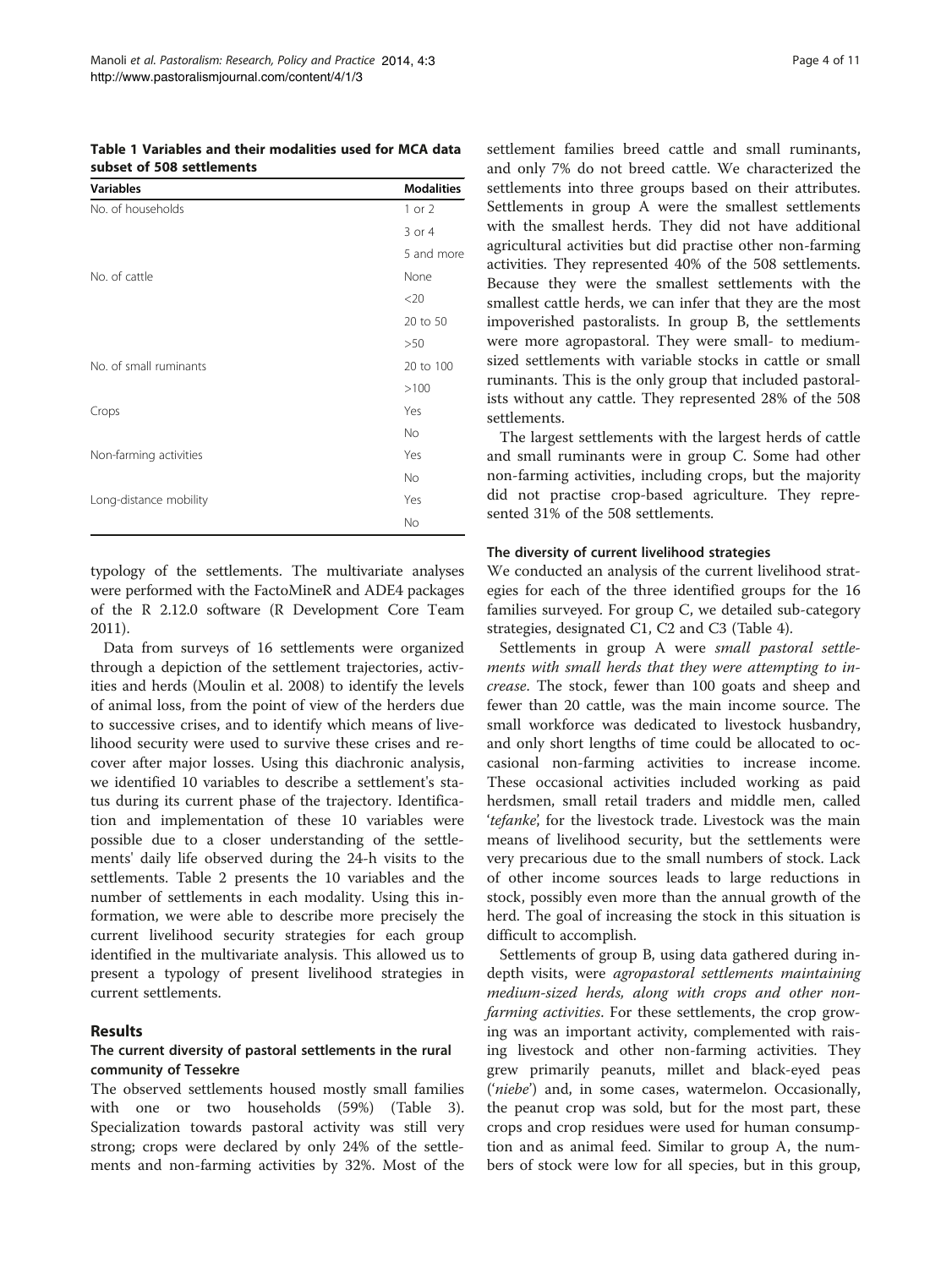# <span id="page-4-0"></span>Table 2 Ten qualitative variables assessing security strategies of pastoral settlements and number of settlements for each modality of variables ( $n = 16$ settlements, 2010)

| <b>Variables</b>                    | <b>Modalities of variables</b>                                | No. of<br>settlements |  |
|-------------------------------------|---------------------------------------------------------------|-----------------------|--|
| Family organization                 |                                                               |                       |  |
| No. of houses (galle)               | 1                                                             | 11                    |  |
|                                     | $\overline{2}$                                                | 3                     |  |
|                                     | >2                                                            | 2                     |  |
| No. of households                   | $1$ or $2$                                                    | 6                     |  |
| (hirande)                           | $3$ or $4$                                                    | 8                     |  |
|                                     | 5 and more                                                    | 2                     |  |
| No. of adults                       | $<$ 5                                                         | 5                     |  |
|                                     | 5 to 15                                                       | 5                     |  |
|                                     | 16 and more                                                   | 6                     |  |
| Diversification                     |                                                               |                       |  |
| Type of activities                  | Livestock farming only                                        | 7                     |  |
|                                     | Livestock farming and<br>occasional non-farming<br>activities | 2                     |  |
|                                     | Livestock and non-farming<br>activities                       | 4                     |  |
|                                     | Livestock farming and crops<br>and non-farming activities     | 3                     |  |
| Presence of livestock               | No                                                            | 10                    |  |
| market operators                    | Market intermediary (tefanke)                                 | 1                     |  |
|                                     | Livestock trader (dioula)                                     | 5                     |  |
| Activity of ram sales               | No                                                            | 4                     |  |
| for the Tabaski <sup>a</sup>        | Opportunistic sales                                           | 5                     |  |
|                                     | Sale of large batches, more<br>than 60 rams per year          | 7                     |  |
| Accumulation of stock               |                                                               |                       |  |
| No. of small ruminants              | < 100                                                         | 4                     |  |
|                                     | 100 to 300                                                    | 6                     |  |
|                                     | >300                                                          | 7                     |  |
| No. of cattle                       | $\Omega$                                                      | 2                     |  |
|                                     | 1 to 20                                                       | 3                     |  |
|                                     | 21 to 50                                                      | 5                     |  |
|                                     | 51 and more                                                   | 6                     |  |
| Mobility                            |                                                               |                       |  |
| Long-distance mobility<br>to Saloum | No                                                            | 10                    |  |
|                                     | Mobility of a part of the<br>herds and family                 | 3                     |  |
|                                     | Mobility of all the herds<br>and family                       | 3                     |  |

# Table 2 Ten qualitative variables assessing security strategies of pastoral settlements and number of settlements for each modality of variables ( $n = 16$ settlements, 2010) (Continued)

| Frequency of non-local No<br>activities |                                              |  |
|-----------------------------------------|----------------------------------------------|--|
|                                         | Occasional (less than<br>one week per month) |  |
|                                         | Regular (more than one week<br>per month)    |  |

<sup>a</sup>Tabaski is the local name for the Aïd el Kebir ceremony.

numbers were also very low for cattle. Herds had not been reconstructed after recent losses. However, issues of livelihood security depending on the herds were not as pressing, because income was available from other activities. Settlement families interviewed during the indepth visits were only in large settlements with a collective organization of their workforce. For this group, an opportunistic orientation towards Tabaski rams was possible.

# Table 3 Distribution (in number) of 508 surveyed settlements within three identified groups and distribution (in percentage) of settlements of a group within modalities of each variable used for multivariate analyses

| Settlement groups      | Α<br><b>Small</b><br>herds | B<br>Medium<br>herds | C<br>Largest<br>herds | <b>Total</b> |
|------------------------|----------------------------|----------------------|-----------------------|--------------|
|                        |                            |                      |                       |              |
| No. of households      |                            |                      |                       |              |
| $1$ or $2$             | 74                         | 69                   | 31                    | 59           |
| 3 or 4                 | 26                         | 31                   | 36                    | 31           |
| 5 and more             | $\Omega$                   | $\mathbf 0$          | 32                    | 10           |
| No. of cattle          |                            |                      |                       |              |
| None                   | $\Omega$                   | 27                   | 0                     | 7            |
| < 20                   | 44                         | 30                   | 13                    | 30           |
| 20 to 50               | 56                         | 28                   | 9                     | 34           |
| > 50                   | $\Omega$                   | 15                   | 77                    | 29           |
| No. of small ruminants |                            |                      |                       |              |
| 20 to 100              | 58                         | 54                   | 13                    | 43           |
| >100                   | 42                         | 46                   | 87                    | 57           |
| Crops                  |                            |                      |                       |              |
| Yes <sup>a</sup>       | 0                          | 82                   | 4                     | 24           |
| Non-farming activities |                            |                      |                       |              |
| Yes <sup>a</sup>       | 34                         | 27                   | 33                    | 32           |
| Long-distance mobility |                            |                      |                       |              |
| Yes <sup>a</sup>       | 29                         | 24                   | 31                    | 29           |

<sup>a</sup>The other modality is No.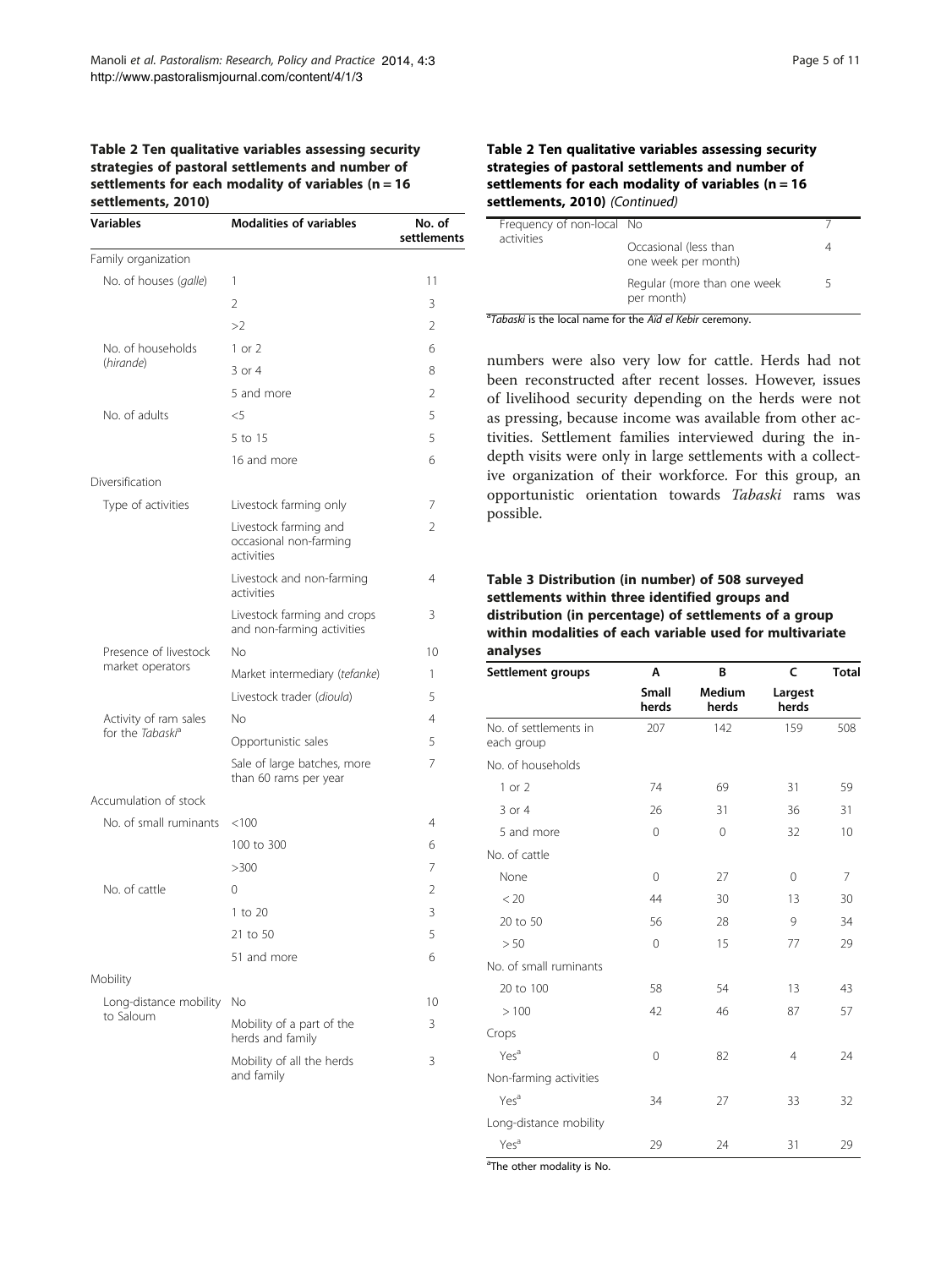| <b>Security strategies</b> | A<br>Small herds | B<br><b>Medium herds</b> | C <sub>1</sub><br>Large herds | C <sub>2</sub><br>Large herds | C <sub>3</sub><br>Large herds |
|----------------------------|------------------|--------------------------|-------------------------------|-------------------------------|-------------------------------|
|                            |                  |                          |                               |                               |                               |
| Familial organization      |                  |                          |                               |                               |                               |
| No. of houses              |                  | 2                        |                               |                               | 2                             |
| No. of households          |                  | 5                        | 2                             | 3                             | 4                             |
| No. of adults              | 2                | 16                       | 4                             | 4                             | 18                            |
| Diversification            |                  |                          |                               |                               |                               |
| Crops                      |                  | Yes                      |                               | $\overline{\phantom{a}}$      |                               |
| Non-farming activities     |                  | Yes                      |                               | $\overline{a}$                |                               |
| Livestock trade            |                  | ٠                        | One trader                    |                               | One trader                    |
| Ram sales for Tabaski      |                  | Opportunistic            | Opportunistic                 | Large batches                 | Large batches                 |
| Accumulation of stock      |                  |                          |                               |                               |                               |
| No. of cattle              | $\mathbf{0}$     | $\overline{7}$           | 30                            | 80                            | 50                            |
| No. of small ruminants     | 35               | 185                      | 200                           | 300                           | 350                           |
| Mobility                   |                  |                          |                               |                               |                               |
| Transhumance to Saloum     |                  |                          |                               | Yes                           |                               |
| Non-local activities       | Occasional       | Regular                  |                               | $\overline{a}$                | Regular                       |

<span id="page-5-0"></span>Table 4 Livelihood security strategy for three groups, with 10 detailed variables used for in-depth analysis

Values represent one typical settlement of each group.

TLU<sup>b</sup> /adults: 1.75 (A), 2.75 (B), 17.5 (C1), 35 (C2), 6.7 (C3).

Pastoral settlements supported by large herds constituted group C. These settlements took advantage of large numbers of livestock whose annual reproductive growth was utilized both in sales for consumption needs and in savings of live animals to reinforce livelihood security. Depending on the size of the family, some members of the settlements were engaged in other activities, such as the livestock trade. Management of large batches of rams sold for the Muslim celebration Aïd el Kebir (called Tabaski in Senegal) was an additional way to generate income<sup>c</sup>. This activity relied on the supplemental purchase of young rams additional to animals in the family flock. This strategy was accompanied by greater annual productivity of the ewes, accomplished due to a long-distance transhumance to Saloum, where the availability of animal fodder is greater than in Ferlo. Settlements with a C1 strategy were small settlements focused on livestock farming and trade in live animals. When trade activity was present, at least one person in the settlement was engaged as a 'dioula' or livestock trader. Adults were few, and association between brothers was possible which increased the number of adults available for herd management. In the C2 strategy, medium-sized families were focused on livestock farming with an orientation towards raising large batches of rams to sell for Tabaski. In the C3 group, there were large-sized settlements with collective organization of several houses (*galle*). They managed a large cattle herd and several flocks of small ruminants. Sheep herds provided large batches of rams for Tabaski. In this last case, the available workforce exceeded the needs for livestock farming. Therefore, some adults, i. e. the settlement chief or one of his brothers or older sons, were engaged in long-distance diversification activities or trade in live animals (dioula).

# How did the settlements use several security means in the past?

Three different periods of drought during the last four decades have greatly affected the herds of the settlements (Figure [2\)](#page-6-0). Among the 16 surveyed settlements, 85% of the settlements had major losses<sup>d</sup> of livestock due to the 1973 drought, and 60% had major losses due to the 1984 drought. Dry periods during the 1990s and into the 2000s had fewer impacts, with only 20% of the settlements declaring major losses. The mobility of herds towards southern areas was a major means to cope with the lack of feed resources (Figure [2](#page-6-0)), especially for the 1984 drought, during which only 15% of the settlements did not move.

Nevertheless, since the 1980s, none of the settlements that chose to stay in the Ferlo area during dry years suffered major losses. They utilized other means to preserve their livestock, such as the purchase of supplementary feeds from the income of non-farming activities and/or the sale of animals. Gifts of supplementary feed for cattle by local NGOs based in Tessekre were also a way to save herds that did not move, especially during the 1984 drought.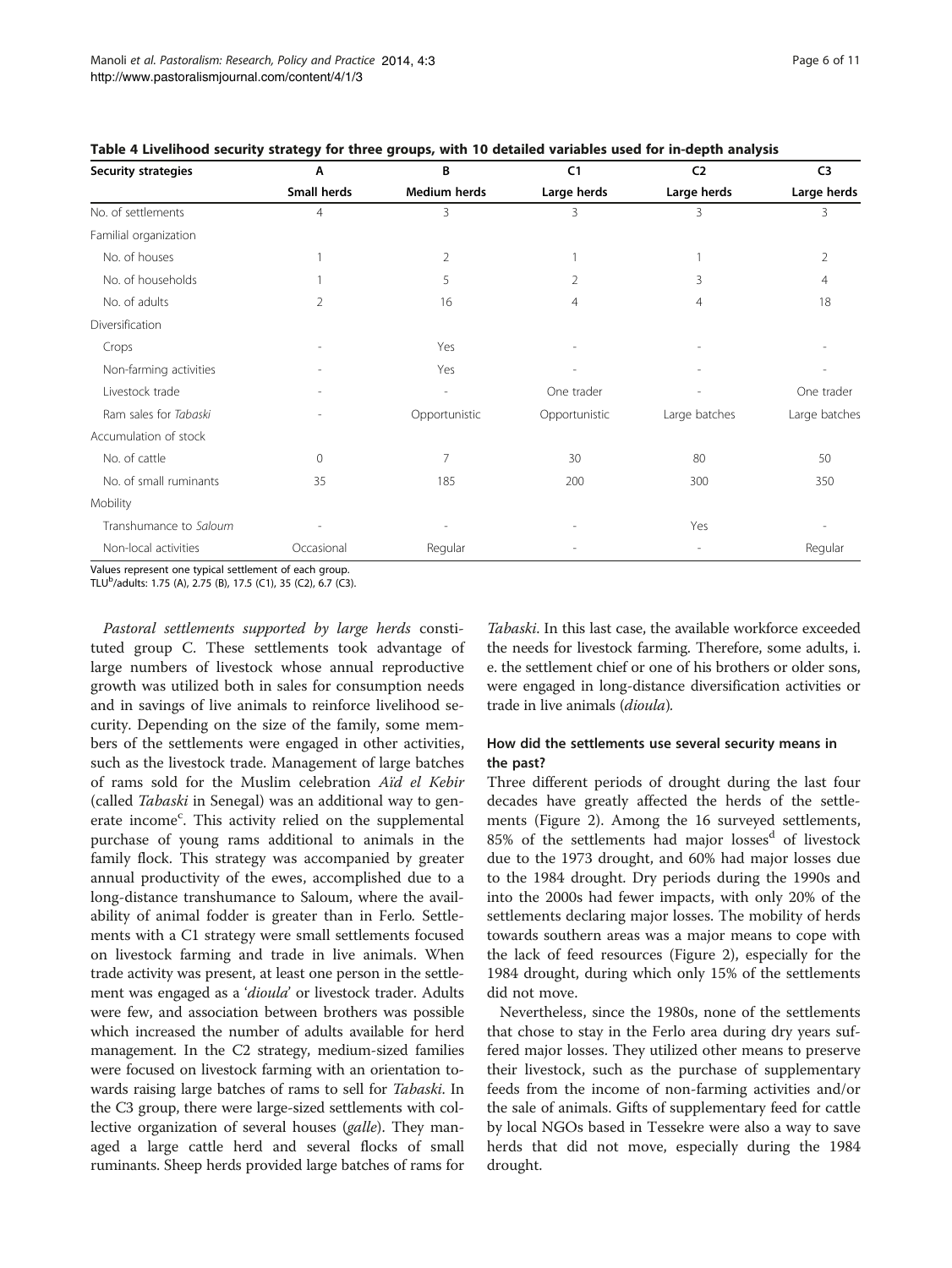<span id="page-6-0"></span>

After periods of drought and losses of animals, the settlements used three main strategies to survive. One strategy was that one or more members of the settlement developed a new diversification activity in the local area (10 occurrences) or at a long distance (3). Examples of these activities were employment at a sugar cane company near the Senegal River, working as salaried herdsman or in the livestock trade, and obtaining temporary jobs in local cities or in Dakar. A second strategy was to modify their familial organization (10) with dispersal of the settlement or regrouping into smaller settlements as a method to balance the number of workers, consumption needs of all persons and herd size. During dispersals, men of the settlements went to cities in search of new activities. Furthermore, they took advantage of a large stock of animals (11), keeping a sufficient number of animals even after a major loss to ensure the natural growth of the herd. This also enabled settlements to acquire cash and savings from livestock sales to assist in recovery.

Droughts or other external shocks, such as epizootic events and internal changes linked to the life cycle of

the families, also drove the settlements to use new means of livelihood security during the 1990s and 2000s. Local (12) and long-distance (2) diversification was the main change observed in the settlement trajectories. Family organization (6) and taking advantage of large herds (6) were also observed. Five settlements began a new form of mobility, a regular long-distance move to Saloum. These results show that the settlements combined and adapted several means of livelihood security over time.

# **Discussion**

# A pastoral area with unequal livelihood security among settlements

Since we used two different methods of interviews in this study, we found uncovered different levels of reality. We applied a comprehensive survey with very short interviews and secondly, longer, more detailed interviews based on a restricted sample. In the first method, the declaration of non-farming activities could correspond to very different realities: non-farming activities could involve one or more members of the settlements, and it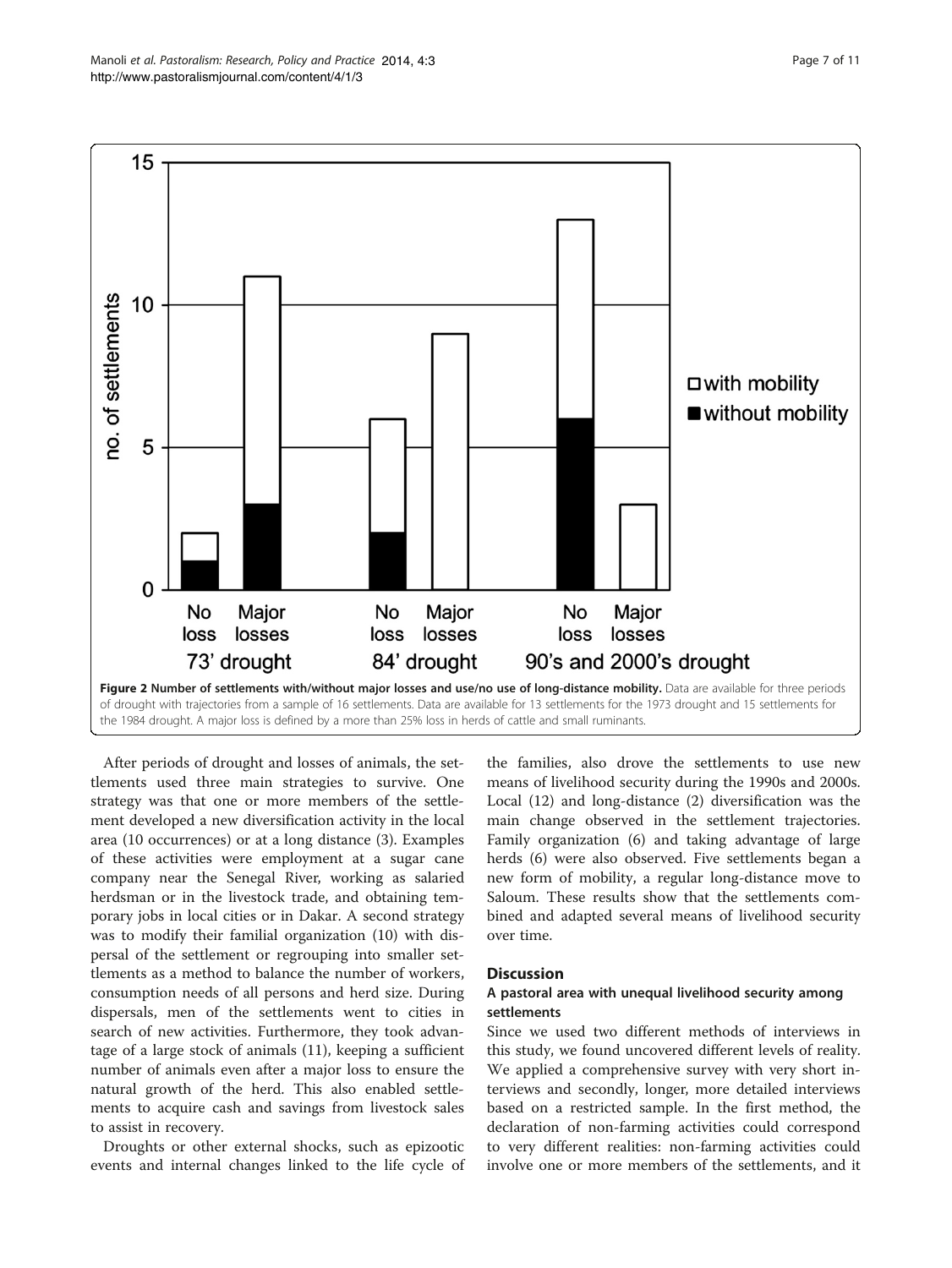could have been current, seasonal or regular activities that were reported. These different responses could imply very different levels of importance of these activities for the income and survival of the settlement. Declarations related to the size of the herds were also sometimes unreliable. However, the comprehensive survey has given a representative insight into the pastoral family population in Tessekre. The issue of data reliability received from the initial short interviews could explain the apparent small differences noted between the groups A, B and C.

The combination of the short interviews with a more comprehensive approach made it possible to assess the rationale and the contribution of non-farming activities for each settlement surveyed. The contribution of nonfarming activities to income is still not quantified, but the importance of this contribution to the settlement is assessed with a qualitative approach. In the Sahelian context, even very small additional incomes can significantly contribute to the livelihood security of a settlement.

By combining these two approaches, it is possible to quantify the profiles in the total population of Tessekre. Group A represented the most precarious and impoverished group, group B represented other precarious settlements with low stocks of herds, and group C included the most stable settlements and the least impoverished.

This distribution of settlements reflects an inequality between pastoralists that is mainly linked with herd size. The mechanisms of redistribution and limitations on herd size reported in the literature (Schneider [1979](#page-10-0)) no longer seem strong enough or are no longer utilized in this rural community; this phenomenon was also previously stressed by Sutter [\(1987\)](#page-10-0) for the 1980s.

# The Ferlo pastoral settlements are between specialization and diversification

The situation of pastoral settlements in 2010 to 2011 in the Ferlo area could be characterized by the specialization in livestock activities and not in crops: the comprehensive survey reports that only 28% were agropastoralists. This is a peculiar situation compared with other pastoral areas of West Africa (Grégoire and Raynaut [1997\)](#page-10-0), where agropastoralism is more developed. The colonial policy of installing pastoral boreholes beginning in the 1950s was favourable for livestock activities in Ferlo and, until now, has reinforced this pastoral specialization (Thébaud [1990](#page-10-0)). The small size of families in the settlements, with a majority (60%) of settlements having only one or two households and 90% having a maximum of four households, is another remarkable finding. This is consistent with the general socioeconomic evolution in rural areas of West Africa, with the growing individualization of households replacing more complex family structures (Becker [1990](#page-10-0); Chia et al. [2006](#page-10-0)), and with increased population density that has consequences on fragmentation of herds and of settlements.

Diversification through local and non-local activities is another major trend. The importance and influence of non-farming activities are quite different in the small impoverished pastoral settlements compared with the large pastoral settlements. For the small settlements, the shortage of labour is a constraint to developing strong non-farming activities, and the settlements must be opportunistic, only participating in non-farming activities during the months of the year when some member of the family can be spared from animal husbandry activities. This is a diversification for necessity (Ellis [2000](#page-10-0)). For the large pastoral settlements, diversification is more a matter of choice. Due to the larger workforce, some members of the settlement may not be heavily involved in livestock farming, and they can develop profitable non-farming activities, as described by Adriansen ([2006](#page-9-0), p. 225) who reported that 'within large households, family members can specialize in different ways. Thereby, household activities are diversified with a specialization at the individual level.'

A final important trend is the development of investment in sheep production due to the Tabaski product, as described by Wane et al. [\(2010\)](#page-10-0). This seasonal product offers a major opportunity in this area and in the livestock sector of Senegal in general. Even if the sales occur only once a year, the value of animals during this period is so high that it is profitable to accumulate animals throughout the year to prepare for these annual sales. Examining the different groups, we conclude that accumulating batches of rams is possible only for economically secure groups. Income from sales of a batch of rams is reinvested to buy more rams for the next year or is used for large investments, such as the building of concrete huts. During the years 2010/2011, the Tabaski period was very favourable, as it occurred during November just after the end of the rainy season. Therefore, rams were already fat enough to be sold without very much finishing. When the *Tabaski* period occurs during the dry season, it is more difficult for herders to fatten their rams.

Additionally, the demand for Tabaski rams is increasing with the development of an urban middle class. The rams from Ferlo are considered suited to the middle class market (Ancey and Monas [2005\)](#page-9-0), as they are small-sized rams. In Ferlo, the market for Tabaski rams is an opportunity to increase incomes for pastoral herders. This opportunity should be monitored closely in future years to determine if it remains a profitable activity for herders when Tabaski occurs during the dry season.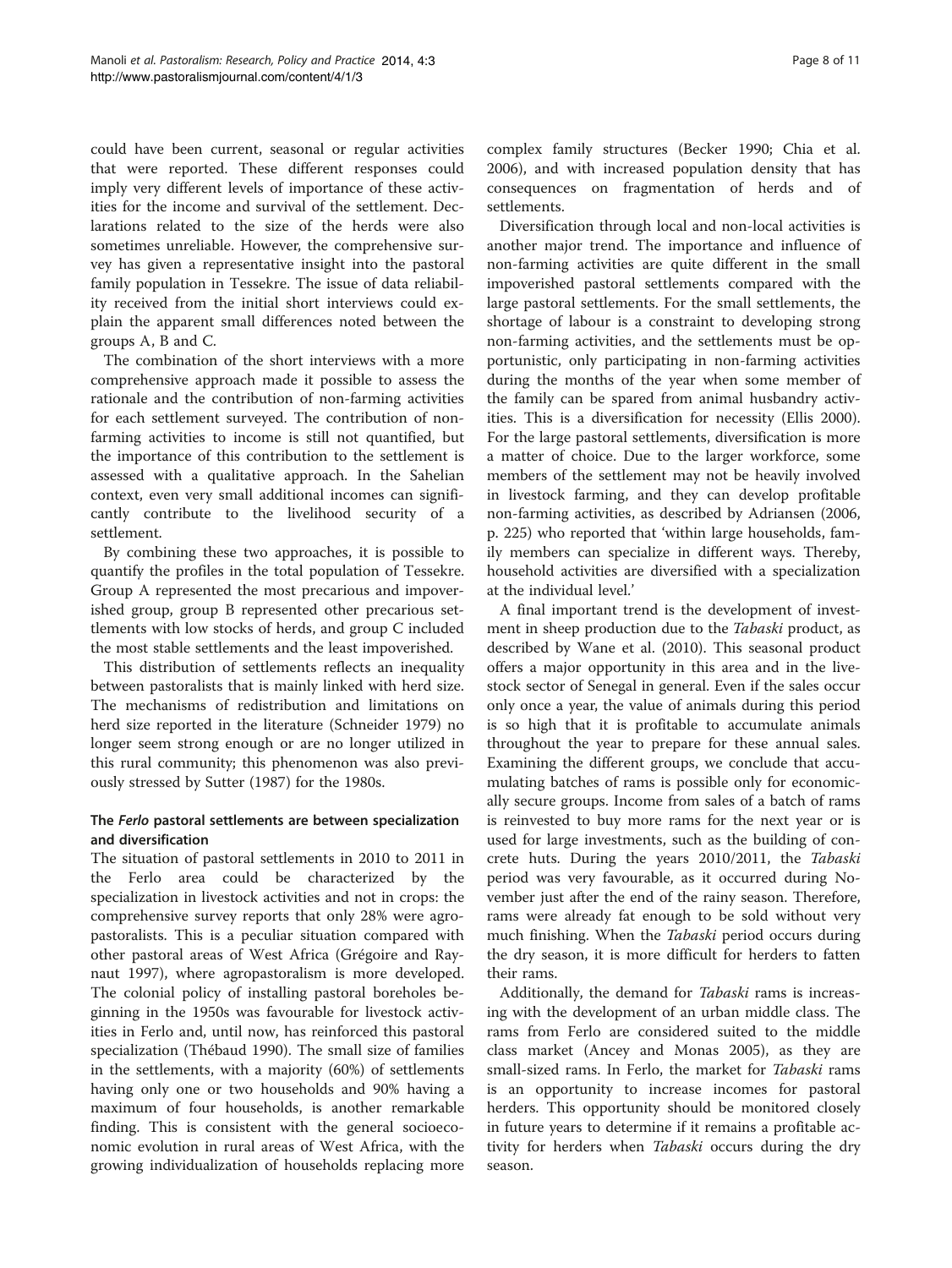# Livelihood security strategies and trajectories

The analysis of trajectories showed that a settlement may have encountered several phases in recent decades and used multiple strategies during these phases. For group C, pastoral settlement based on herd accumulation, we noted that they required time to achieve stability. In the last four to five years, no family or climatic events have affected these settlements. Settlement chiefs are middle-aged men with sons or brothers old enough to take on responsibilities for herd management. Groups A and B were, in contrast, in more precarious phases of their trajectories: herds have undergone recent and consecutive losses after a severe event, e.g. droughts or accidental death of a family chief or herds, and settlements have been in a progressive decline or dispersal in recent years. Family chiefs are either young men with new responsibilities in herd management or very old men with no young successors to help them in herd management. This description is consistent with anthropological studies on the dynamics of residential units (Dupire [1996](#page-10-0); Bonfiglioli [1988](#page-10-0)). Settlement dynamics result from crises experienced or the life cycles of individuals, such as the maturation of young men and the decline of old family chiefs. These familial events determine the means of livelihood security that pastoralist groups may choose to develop.

In this study, we focused on identifying livelihood security strategies, but we did not make a quantitative assessment of familial poverty. Our security assessment is based primarily on the analysis of herd stocks, i.e. the main asset for pastoralists. Little et al. ([2011\)](#page-10-0) agree that this is the most accurate way to qualify pastoralists' poverty. Our security assessment also shows the trajectories of climatic and familial events. Further research should be conducted to better assess the vulnerability of pastoral settlements, so as to distinguish between chronic and transitory poverty. Our survey did not contain enough data to assess whether settlements were caught in a permanent poverty trap or only temporarily poor. Flexibility in using different means to gain livelihood security is not the same for elders and younger individuals.

# The links between livelihood security profiles and herd management

Each group has different levels of flexibility possible for herd management (breeding, feeding, watering practices, purchases and sales of animals). In group A, the relatively low productivity of cattle in the Sahelian context (the growth rate of herds is no more than 10% to 12% in Sahel; see Ba et al. [2011](#page-10-0); Otte and Chilonda [2002](#page-10-0)) does not enable the families to remove a sufficient number of animals to fulfil their economic needs without endangering the renewal of the herd. After a major loss of animals, more than a decade is necessary to recover to the levels of the initial stock, supported by only natural growth rate (Lesnoff et al. [2012](#page-10-0)). The lack of access to other income sources to buy feed or veterinary products and the lack of labour beyond the imperative needs for watering are major constraints to productivity.

In group C, the larger animal stocks, the availability of workforce and the possibility of gaining cash by selling some animals or from other income streams enable herders to better manage their cattle and small ruminants, increasing their productivity. Sheep are the most frequent target for this improvement, by changing breeds, from the local Peul-Peul breed to introduced breeds, such as Touabir (from Mauritania) or Bali-Bali (from Mali), by providing larger and heavier rams for market, and by herd mobility to Saloum to increase ewe productivity. The flows of income from animals contribute to family livelihoods and to providing urban markets with animal products.

In group B in an agropastoral situation, the link between crops and livestock needs to be more thoroughly investigated in terms of biomass flows and competition for family labour.

## Future perspectives

The first priority is to increase our understanding of the technical aspects of herd continuity. Nozieres et al. [2011](#page-10-0) have listed no less than six sources of flexibility within herd management that could be further examined: for example, choices between productivity versus survival in herd feeding methods, or in the seasonal distribution of sales of different livestock species. In particular, the activity of Tabaski marketing is a crucial issue in current livestock development planning in Senegal, especially in the modalities of this activity, its interaction with the grain market and the agricultural calendar. These aspects could be examined in more detail.

The second priority concerns the definition of livelihood security. We have taken an original approach in analysing livelihood security strategies. However, existing livelihood analytical frameworks also consider other strategies and means of security in vulnerability assessments (Swift [2006;](#page-10-0) Ancey et al. [2009;](#page-10-0) DeHaan and Zoomers [2005\)](#page-10-0), such as access to power in decision-making inside the settlements, exchanges of gifts and loans, and adherence to social networks. Further studies on pastoral livelihood security should expand to include these strategies not linked directly to herd management. For example, emerging strategies of young adults could be studied, e.g. their choice to participate in labour migration or activities that remove them from livestock activities and local pastoral life (Manoli and Ancey [2014](#page-10-0)).

# Conclusion

This research has presented an overview of the diversity of livelihood means of security, strategies used by pastoral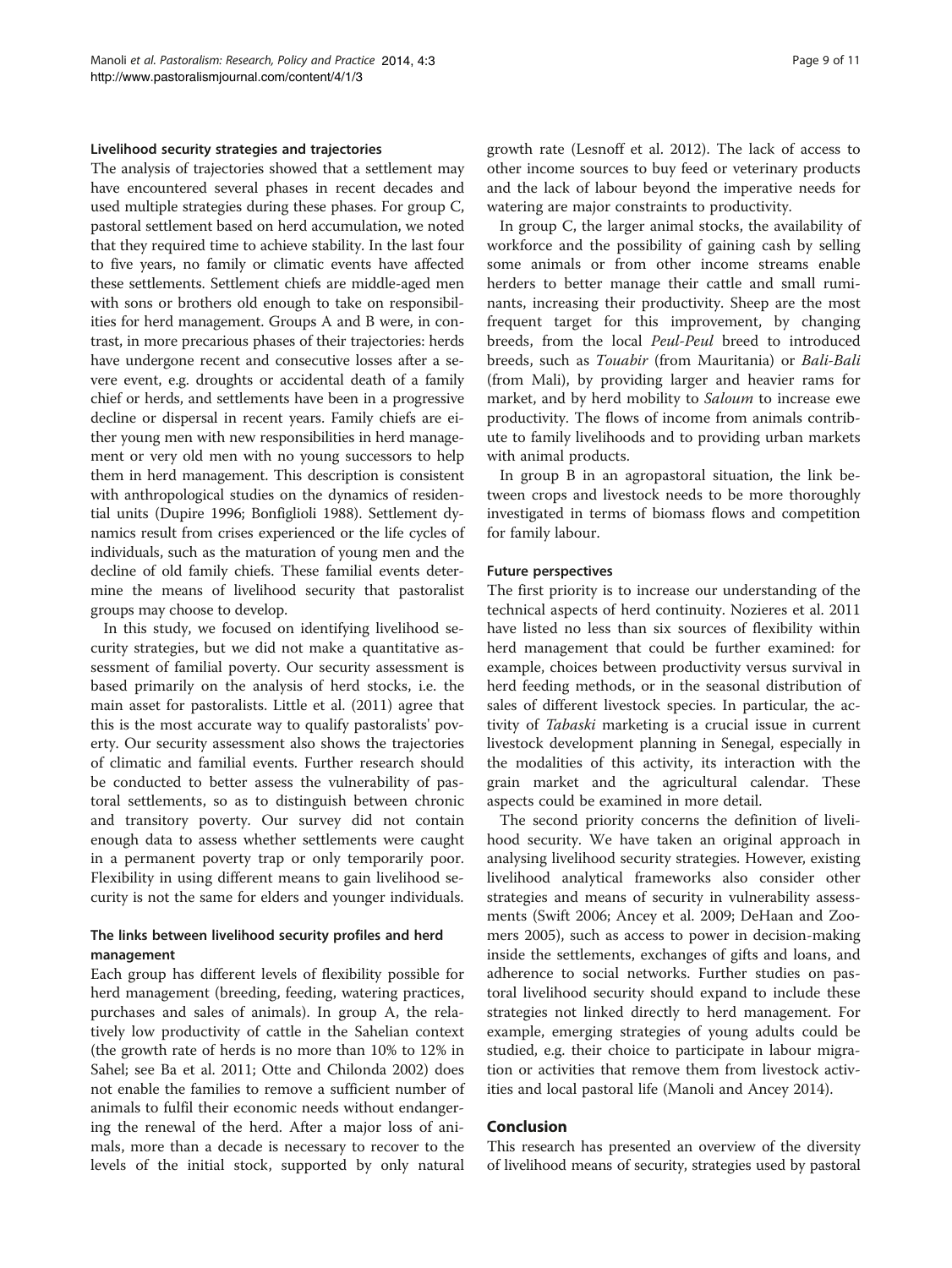<span id="page-9-0"></span>herders in a rural community, including diversification of activities, mobility of the herds and organization of the families in settlements. The main hardships that pastoralists face in the region studied are climatic shocks such as droughts, and familial events such as the death of the familial chief. We characterized three different groups in the population studied. Each group represents how a combination of several livelihood security means is used in different settlements. These three current groups of livelihood security strategies are ephemeral, and over time, the pastoralists have to use several different strategies to cope with climatic shocks and familial events.

Livestock farming remains the principal activity for pastoral settlements located in the rural community of Tessekre. Therefore, herds are still necessary for pastoral survival, but the security provided by herds is not always sufficient. After external shocks, such as droughts, or after events linked with the family life cycle, some settlements remain with few livestock, and due to the lack of family workforce, they cannot engage in diversification activities. They are therefore obliged to remove too many animals from their herds, thus preventing the recovery of their stock. The economic situation of these settlements, at least 40% of the population, is very precarious. Current pastoral social solidarity mechanisms seem unable to provide sufficient numbers of animals for these families. Poverty alleviation policies need to have focus on two situations: the end of the life cycle of the settlement, with the protection of the elders and the maturation of young householders.

When there are opportunities, pastoral settlements use other means of livelihood security in addition to their stocks of animals; diversification includes people and herds becoming more mobile. These means enable families to preserve a sufficient stock of animals or to quickly recover a herd. Non-farming activities, especially livestock trading, provide funds to prevent excess offtake from the herds in the event of crises and can also enable pastoralists to invest in livestock activities. Diversification increases the capacity of the herds to contribute to the security of the settlement and also enables pastoralists to increase herd productivity. In this case, pastoral livestock may better provide urban markets with animal products, without an increase in herd numbers, which is a crucial environmental issue.

# **Endnotes**

Settlements with incomplete data and settlements with data that were not consistent (e.g. herds declared to have less than 20 small ruminants) due to incorrect declarations of herders or mistakes in data entry were not used in this sample.

<sup>b</sup>Tropical livestock units (TLU) are calculated (adapted from Otte and Chilonda [2002](#page-10-0)) as follows: one cow =  $1$ 

TLU, and one small ruminant = 0.2 TLU. The ratio of TLU/adults represents the stock in relation to the labour force and consumption units, and it is therefore more appropriate than using the stock only to assess the poverty of a family.

 $\epsilon$ Incomes from this *Tabaski* activity can be significant in this area [\(Manoli 2012](#page-10-0)) ranging from 10,000 to 85,000 FCFA for each ram, with 80 to 132 rams sold in one or more sales prior to the Muslim celebration. The price of one ram not sold for Tabaski is approximately 10,000 to 15,000 FCFA.

<sup>d</sup>A major loss is defined as a loss of more than one third of the herd (in small ruminants or/and cattle).

### Competing interests

The authors declare that they have no competing interests.

### Authors' contributions

The work reported in this manuscript was a component of a wider doctorate study made by CM. BD and CHM were directors of the doctorate, AI, VA and CC were field supervisors. CHM has performed the multivariate analysis. BD, CHM, VA, CC and AI made substantial contributions to this work from conception of design study to advices for data collection, analysis, drafting and revising the manuscript. All authors read and approved the final manuscript.

### Authors' information

CM was a PhD student in Montpellier University, for INRA and CIRAD institutions, and is now a livestock production systems teacher and researcher at the Agricultural School of Angers (Groupe ESA). VA is a socioeconomist, specialist of Sahelian pastoralism, and researcher at CIRAD, France. CC and AI are livestock production systems researchers and specialists of Sahelian pastoralism at CIRAD, France (AI) and Senegal (CC). BD is a livestock production systems researcher and specialist of work management and extensive livestock production systems, at the head of SAD Division, INRA, France. CHM is a livestock production systems researcher and teacher at Montpellier SupAgro (France) and a specialist of livestock production systems in Mediterranean and Sahelian countries.

#### Acknowledgements

This work has been funded by and conducted within the 'Livestock Climate and Society' project (ECLIS, ANR-AA-VULNS-003). Authors thank Ramata Cisse and Moustapha Dia for translation in Puular during fieldwork. They also thank members of the research team PPZS (Dakar, Senegal) for both logistical support and scientific advice, and Jane Curtis for reviewing the English. They also thank pastoral families for hospitality and tolerance during interviews.

#### Author details

<sup>1</sup> Animal Production Department, Groupe ESA, 55 rue Rabelais, Angers Cedex 49007, France. <sup>2</sup>UMR ART-dev, CIRAD, rue Jean-François Breton, Montpellier Cedex 34398, France. <sup>3</sup>UMR SELMET/ PPZS, CIRAD, Dakar Hann BP 2057 Senegal. <sup>4</sup>UMR SELMET, CIRAD, Campus SupAgro La Gaillarde Bat 22, 2, Pl. Viala, Montpellier 34060, France. <sup>5</sup>SAD Division, INRA, Centre de Clermont-Theix, Saint-Genès-Champanelle 63122, France. <sup>6</sup>UMR SELMET, Montpellier SupAgro, 2, pl. Viala, Montpellier 34060, France.

## Received: 9 December 2013 Accepted: 28 February 2014 Published: 17 Mar 2014

## References

- Adriansen, HK. 2006. Continuity and change in pastoral livelihoods of Senegalese Fulanis. Agriculture and Human Values 23: 215–229.
- Ancey, V, and G Monas. 2005. Le pastoralisme au Sénégal, entre politique "moderne" et gestion des risques par les pasteurs. Revue Tiers Monde 46: 761–783.